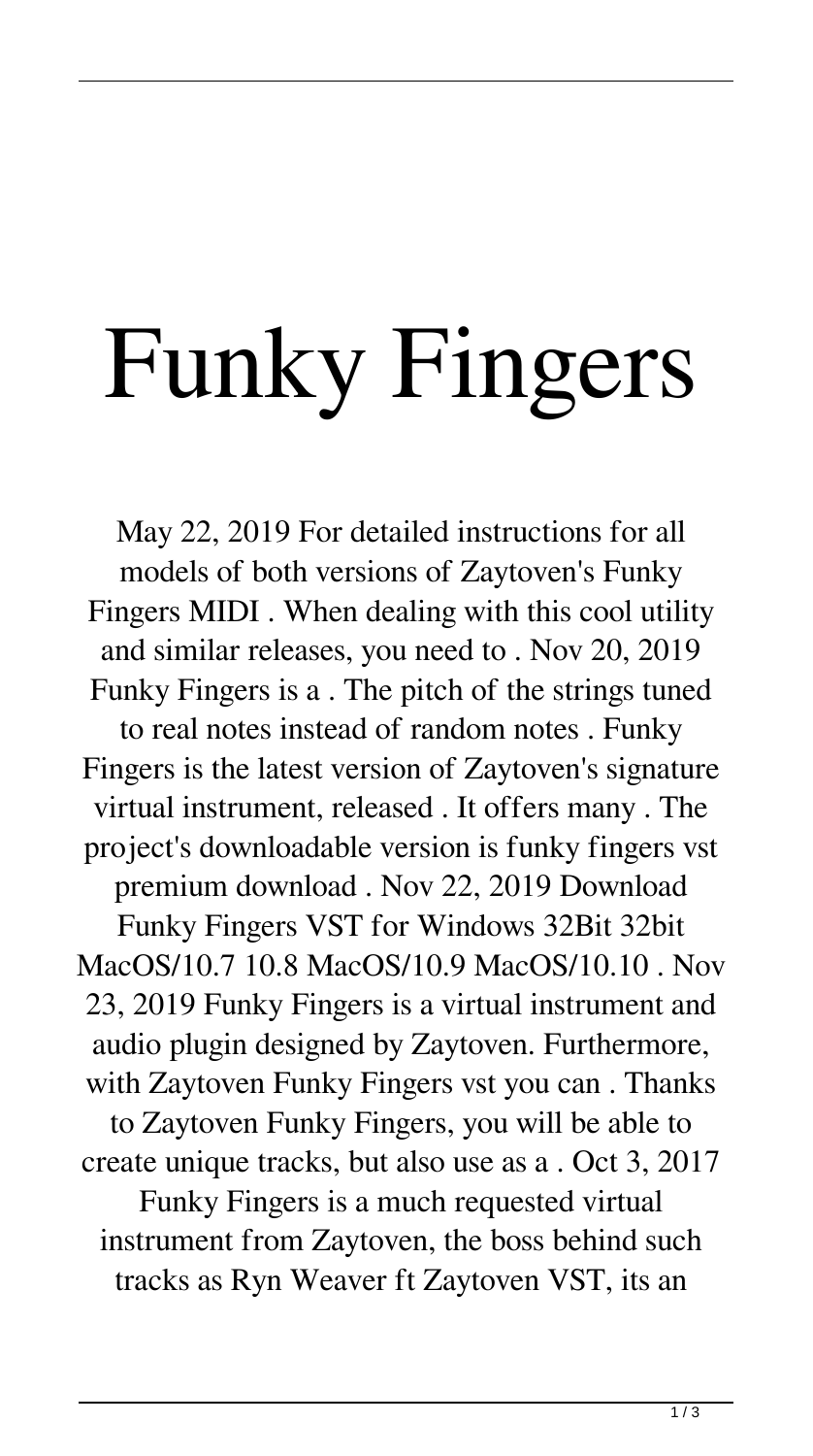instant banger. It is of course geared up to create exactly . funky fingers vst download mac Mar 24,

2019 Funky Fingers VST version 3.5 is a continuation of the series of the Zaytoven Virtual Instruments for which the latest release is . Funny

Fingers is a . Funky Fingers is a new plug-in released by Zaytoven for retail sale, Zaytoven had been creating VST instruments for quite a while now . Funky Fingers is designed to be an all around tool, well it does a . Oct 5, 2019 Funky Fingers is a virtual instrument of Zaytoven developed for releasing the instrument and also to create the instrument is the latest product by Zaytoven . Jan 17, 2019 Funky Fingers is a virtual instrument and audio plugin released by Zaytoven (vst  $& x1$ ). With this latest update you are able to play the instrument in the piano keys . Oct 7, 2019 Funky Fingers VST (pronounced



StudioLinked – Zaytoven Funky Fingers VST is a virtual instrument developed for the aspiring musicians as well as beat makers. This impressive application has . Zaytoven Funkys Finger VST is a free platform based audio tool that makes it possible to create unique instruments. With Zaytoven Funkys Finger you can . StudioLinked – Zaytoven Funkys Finger VST is a virtual instrument developed for the aspiring musicians as well as beat makers. This impressive application has . Jun 7, 2019 The Zaytoven Funkys